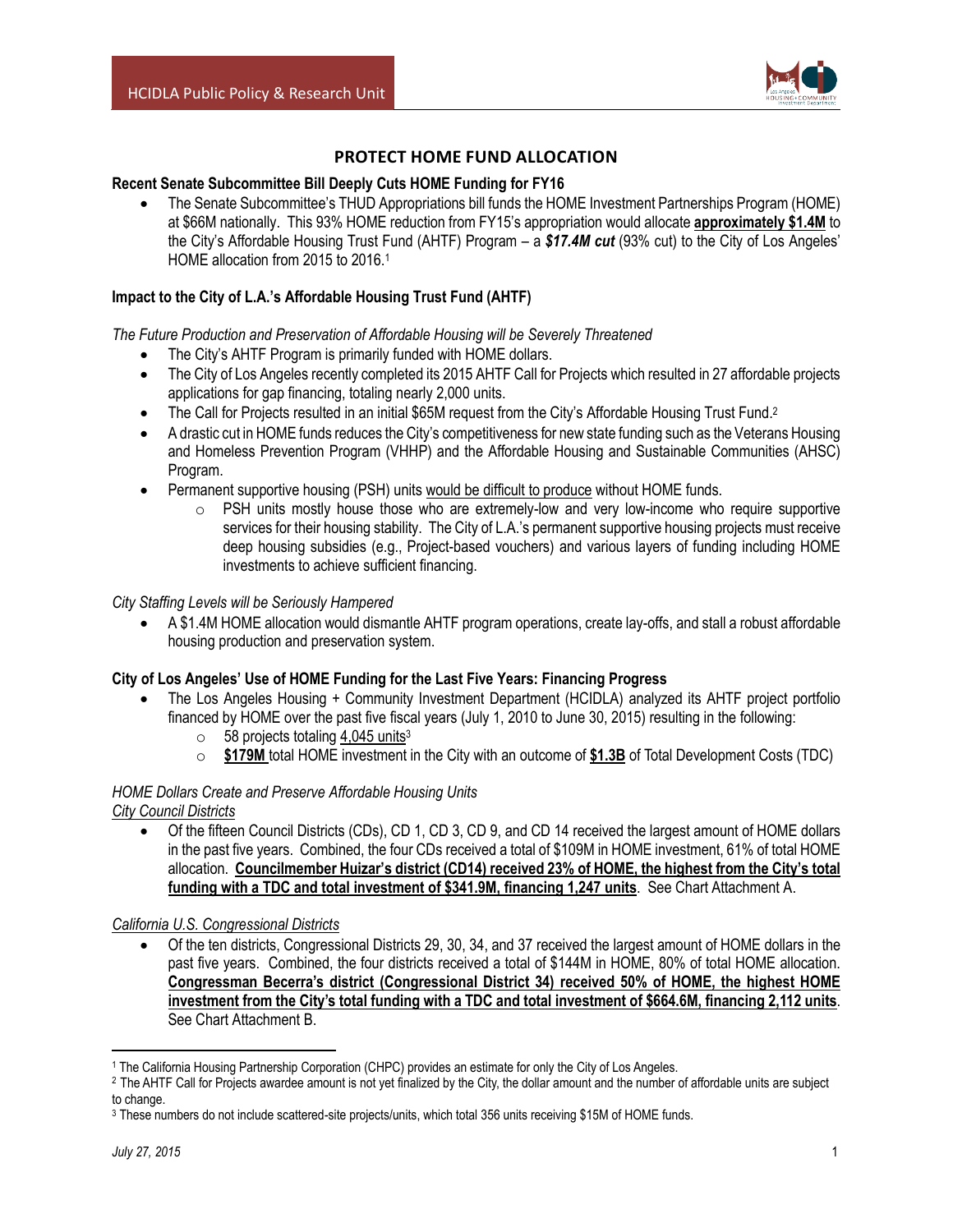

#### *HOME Investments: Breakdown by Type*

- *AHTF Program* 66.5% of total HOME dollars were targeted to AHTF projects
- *PSHP (Permanent Supportive Housing Program)/Special Needs* 33.5% of total HOME dollars were targeted to PSHP/Special Needs projects

# **HOME Addresses the Affordable Housing Need**

*Fulfilling the Original Intent of HOME* 

- The HOME Program was initially authorized 25 years ago to provide grants to state and local governments to produce affordable housing for low-income families.
- In the City of Los Angeles alone, HOME has created and preserved over 4,000 affordable housing units. HOME funding allows the City of L.A. to not only meet state mandated regional housing needs, but also provide affordable housing to thousands of low-income families and individuals who need housing that is within their financial reach.
- HOME flexibly works to target funds to address particular needs in the City's communities new production where units are scarce; rehabilitation where housing is a challenge; and support many critical federal housing programs to feasibly build and sustain housing for persons experiencing homelessness, seniors, persons with disabilities, and other individuals and families with low incomes.<sup>4</sup>

#### *HOME Leverages Private and Public Resources*

 Over the past five years, Los Angeles has been able to leverage approximately \$1B with \$179M HOME investment; each HOME dollar leverages **\$6** in other public and private resources on average.

#### *HOME Creates Economic Opportunities*

- The City of Los Angeles is currently facing a deep affordable housing crisis coupled with long-term wage stagnation.
- HOME creates jobs and invests in the local economy.
	- $\circ$  HOME funding in Los Angeles has created approximately 10,548 jobs over the past five years.
- In 2013, (the most recent year for which full income data are available)*,* the Los Angeles median income was only \$48,4665 and families needed to earn \$76,600 to afford the average rent of \$1,9156 in Los Angeles.
- According to 2013 data, 62% of Los Angeles renter households spend 30% or more of their income on rent.<sup>7</sup> See Attachment C cost burden for renters and homeowners by Congressional Districts.
- The HOME Program is the only federal source to address the economic downfalls that Los Angeles experiences. Without this vital resource, the issues of insufficient household income and rent burden will continue to be exasperated.
- HOME necessitates funding at a level that allows the City to continue expanding its Affordable Housing Trust Fund Program to assist workers and their families who don't have any other option besides securing an affordable housing unit.

#### *HOME Creates Homeownership Opportunities*

- Over the past five years over \$6.1M of HOME funds were invested to assist **135** low-income first-time homebuyer families achieve and secure their first home.
- HOME's investment in homeownership creates family wealth and stabilizes low-income families.

 $\overline{\phantom{a}}$ 

<sup>7</sup> U.S. Census

<sup>4</sup> Ibid.

<sup>5</sup> U.S. Census. American Community Survey 2013

<sup>6</sup> Real Facts Online. City of Los Angeles, Average Asking Rent 2013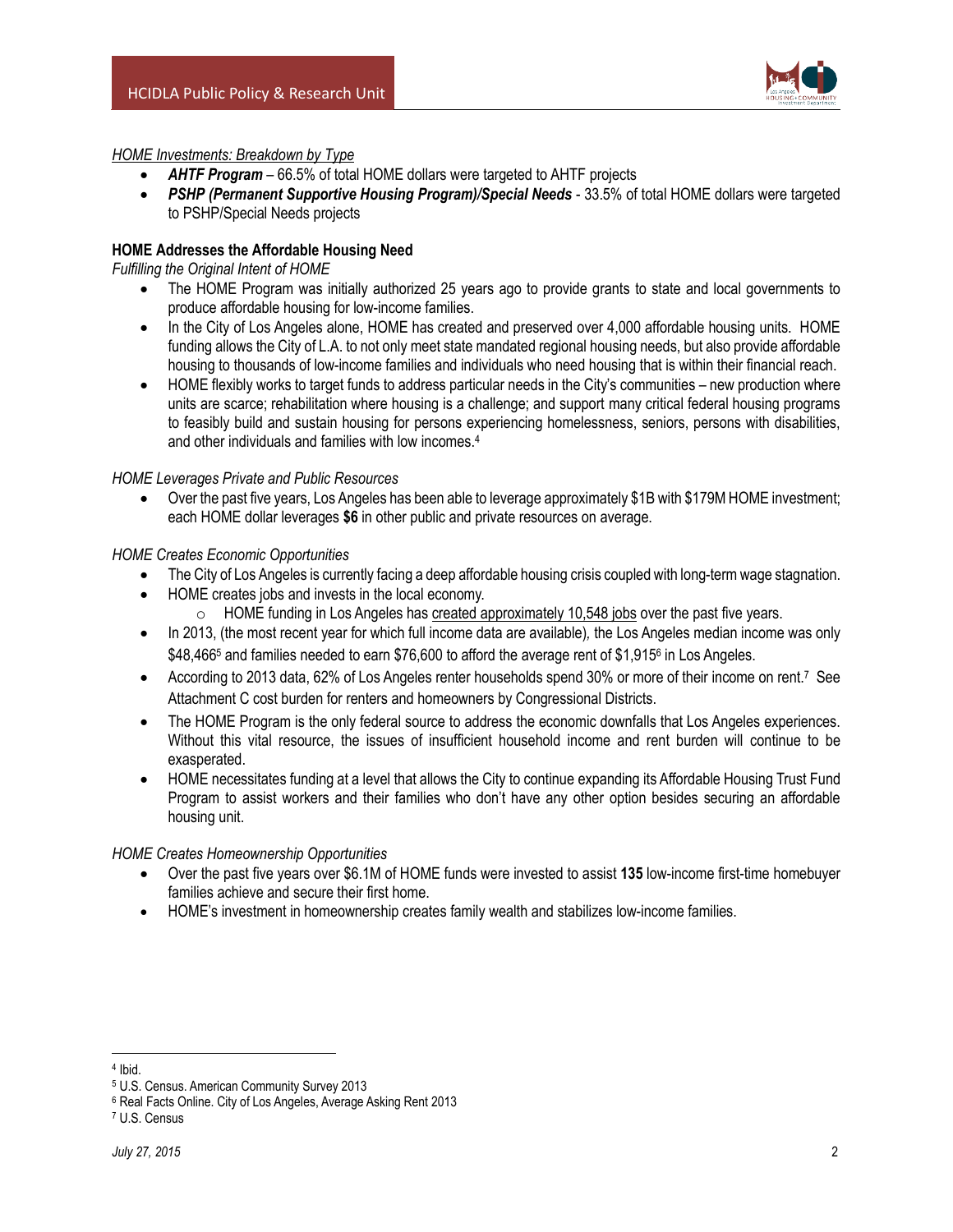HCIDLA Public Policy & Research Unit **ATTACHMENT A** 



| <b>Council District</b>        | <b>Project Type</b>       | <b>Total Projects</b> | <b>Total Units</b> | <b>HOME</b>  | <b>TDC</b>    |
|--------------------------------|---------------------------|-----------------------|--------------------|--------------|---------------|
| CD <sub>1</sub>                | AHTF                      | 6                     | 430                | \$22,374,002 | \$163,953,483 |
| Gilbert Cedillo                | PSHP/Special Needs        | 6                     | 301                | \$17,054,712 | \$113,599,383 |
|                                | CD 1 TOTAL                | 12                    | 731                | \$39,428,714 | \$277,552,866 |
| CD <sub>2</sub>                | AHTF                      | 1                     | 64                 | \$162,500    | \$23,790,200  |
| Paul Krekorian                 | <b>PSHP</b>               | 1                     | 49                 | \$4,227,825  | 17,025,677    |
|                                | <b>CD 2 TOTAL</b>         | $\overline{2}$        | 113                | \$4,390,325  | \$40,815,877  |
| CD <sub>3</sub>                | AHTF                      | 3                     | 245                | \$13,946,464 | \$77,229,100  |
| <b>Bob Blumenfield</b>         | CD 3 TOTAL                | $\overline{3}$        | 245                | \$13,946,464 | \$77,229,100  |
| CD <sub>4</sub>                | <b>PSHP</b>               | 1                     | 24                 | \$1,301,307  | \$3,677,788   |
| David E. Ryu                   | <b>CD 4 TOTAL</b>         | 1                     | 24                 | \$1,301,307  | \$3,677,788   |
| CD <sub>5</sub><br>Paul Koretz | <b>NO PROJECTS</b>        |                       |                    |              |               |
| CD <sub>6</sub>                | AHTF                      | $\overline{2}$        | 143                | \$6,412,930  | \$43,369,133  |
| Nury Martinez                  | <b>PSHP</b>               | 1                     | 42                 | \$3,119,057  | \$17,400,096  |
|                                | CD 6 TOTAL                | 3                     | 185                | \$9,531,987  | \$60,769,229  |
| CD <sub>7</sub>                | AHTF                      | $\overline{2}$        | 98                 | \$5,282,585  | \$35,879,836  |
| Felipe Fuentes                 | PSHP/Special Needs        | 3                     | 137                | \$4,038,367  | \$55,369,505  |
|                                | CD 7 TOTAL                | $\overline{5}$        | 235                | \$9,320,952  | \$91,249,341  |
| CD <sub>8</sub>                | AHTF                      | 1                     | 49                 | \$4,500,000  | \$13,952,553  |
| Marqueece Harris-Dawson        | CD 8 TOTAL                | 1                     | 49                 | \$4,500,000  | \$13,952,553  |
| CD <sub>9</sub>                | AHTF                      | 4                     | 184                | \$10,231,904 | \$79,268,583  |
| Curren D. Price, Jr            | <b>PSHP</b>               | 2                     | 68                 | \$3,775,581  | \$26,260,893  |
|                                | <b>CD 9 TOTAL</b>         | 6                     | 252                | \$14,007,485 | \$105,529,476 |
| CD 10                          | AHTF                      | 4                     | 210                | \$10,088,300 | \$81,396,345  |
| Herb J. Wesson, Jr             | CD 10 TOTAL               | 4                     | 210                | \$10,088,300 | \$81,396,345  |
| CD 11                          | AHTF                      | $\mathbf{1}$          | 124                | \$9,389,134  | \$37,449,579  |
| Mike Bonin                     | <b>PSHP/Special Needs</b> | 1                     | 21                 | \$1,071,261  | \$11,246,666  |
|                                | CD 11 TOTAL               | 2                     | 145                | \$10,460,395 | \$48,696,245  |
| CD 12                          | <b>NO PROJECTS</b>        |                       |                    |              |               |
| Mitchell Englander             |                           |                       |                    |              |               |
| CD 13                          | AHTF                      | 3                     | 181                | \$5,067,274  | \$73,553,616  |
| Mitch O'Farrell                | <b>PSHP</b>               | 2                     | 85                 | \$5,097,695  | \$25,682,959  |
|                                | CD 13 TOTAL               | 5                     | 266                | \$10,164,969 | \$99,236,575  |
| <b>CD 14</b>                   | AHTF                      | $\overline{5}$        | 671                | \$21,894,785 | \$193,603,761 |
| José Huizar                    | <b>PSHP</b>               | 5                     | 576                | \$19,769,042 | \$148,264,456 |
|                                | CD 14 TOTAL               | 10                    | 1,247              | \$41,663,827 | \$341,868,217 |
| CD 15                          | AHTF                      | 3                     | 264                | \$9,986,834  | \$80,058,196  |
| Joe Buscaino                   | PSHP/Special Needs        | 1                     | 79                 | \$202,500    | \$21,733,900  |
|                                | <b>CD 15 TOTAL</b>        | 4                     | 343                | \$10,189,334 | \$101,792,096 |
|                                | <b>GRAND TOTAL</b>        | 58                    | 4,045              | \$179M       | \$1.3B        |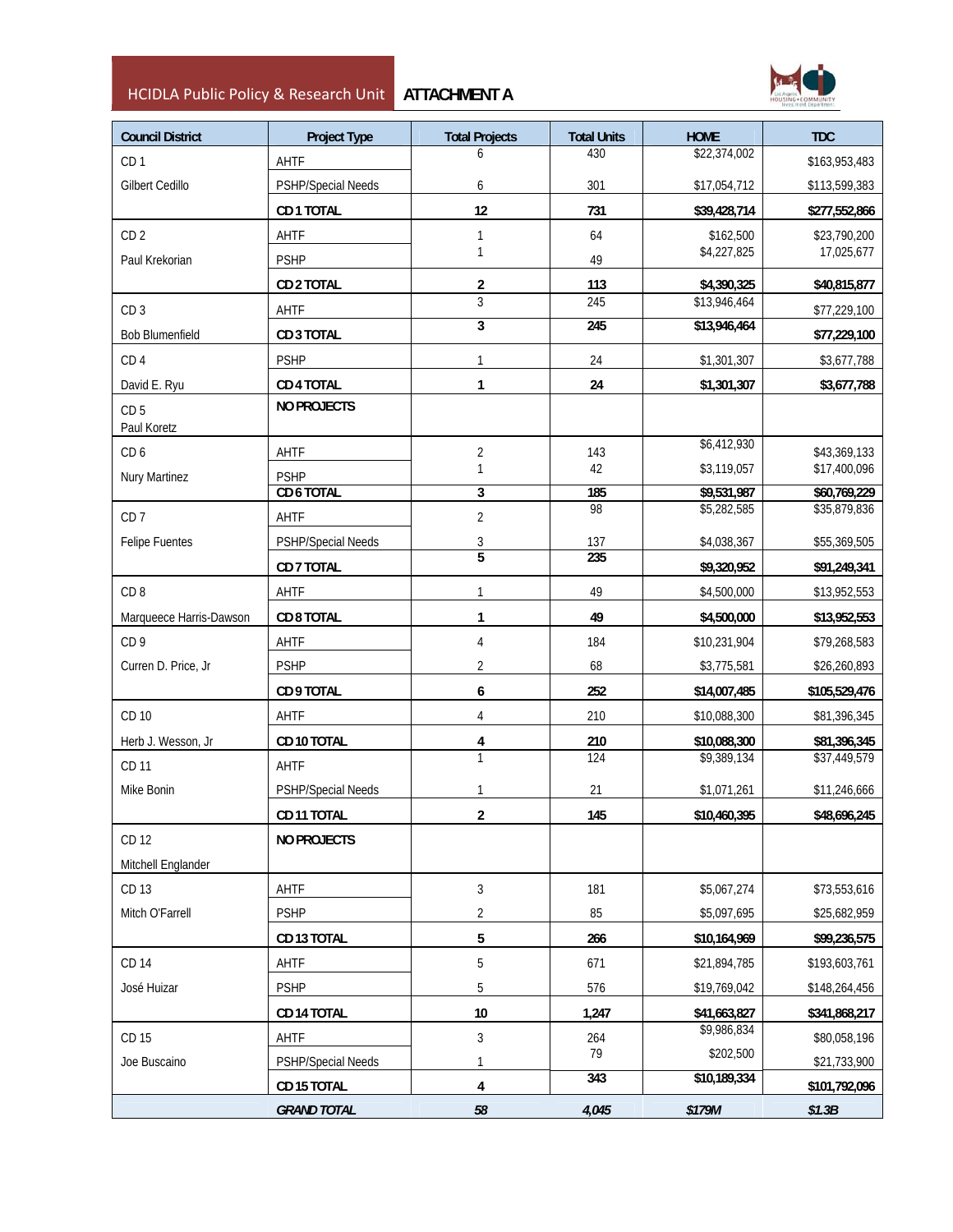

| <b>Congressional District</b> | <b>Project Type</b>       | <b>Total Projects</b> | <b>Total Units</b> | <b>HOME</b>  | <b>TDC</b>    |
|-------------------------------|---------------------------|-----------------------|--------------------|--------------|---------------|
| Cong. District 27             | AHTF                      | 1                     | 25                 | \$490,755    | \$13,115,113  |
| Judy Chu                      | Cong. District 27 TOTAL   | 1                     | 25                 | \$490,755    | \$13,115,113  |
| Cong. District 28             | AHTF                      | 3                     | 181                | \$5,067,274  | \$73,553,616  |
| Adam Schiff                   | PSHP/Special Needs        | 3                     | 106                | \$5,679,139  | \$33,448,128  |
|                               | Cong. District 28 TOTAL   | 6                     | 287                | \$10,746,413 | \$107,001,744 |
| Cong. District 29             | AHTF                      | 5                     | 305                | \$11,858,015 | \$103,039,169 |
| Tony Cárdenas                 | PSHP/Special Needs        | 3                     | 133                | \$5,412,342  | \$58,164,431  |
|                               | Cong. District 29 TOTAL   | 8                     | 438                | \$17,270,357 | \$161,203,600 |
| Cong. District 30             | AHTF                      | 3                     | 245                | \$13,946,464 | \$77,229,100  |
| <b>Brad Sherman</b>           | <b>PSHP/Special Needs</b> | 1                     | 49                 | \$4,227,825  | \$17,025,677  |
|                               | Cong. District 30 TOTAL   | 4                     | 294                | \$18,174,289 | \$94,254,777  |
| Cong. District 33             | AHTF                      | 1                     | 74                 | \$2,673,764  | \$29,679,404  |
| <b>Ted Lieu</b>               | PSHP/Special Needs        | 1                     | 21                 | \$1,071,261  | \$11,246,666  |
|                               | Cong. District 33 TOTAL   | $\overline{2}$        | 95                 | \$3,745,025  | \$40,926,070  |
| Cong. District 34             | AHTF                      | 12                    | 1186               | \$50,098,032 | \$390,960,560 |
| Xavier Becerra                | PSHP/Special Needs        | 12                    | 926                | \$39,288,487 | \$273,682,935 |
|                               | Cong. District 34 TOTAL   | 24                    | 2,112              | \$89,386,519 | \$664,643,495 |
| Cong. District 37             | AHTF                      | 5                     | 319                | \$17,846,458 | \$103,760,822 |
| Karen Bass                    | <b>PSHP</b>               | 1                     | 19                 | \$987,637    | \$4,772,015   |
|                               | Cong. District 37 TOTAL   | 6                     | 338                | \$18,834,095 | \$108,532,837 |
| Cong. District 40             | AHTF                      | $\overline{2}$        | 89                 | \$5,542,880  | \$47,835,256  |
| Lucille Roybal-Allard         | <b>PSHP</b>               | 1                     | 49                 | \$2,787,944  | \$21,488,878  |
|                               | Cong. District 40 TOTAL   | 3                     | 138                | \$8,330,824  | \$69,324,134  |
| Cong. District 43             | AHTF                      | $\overline{2}$        | 139                | \$7,973,070  | \$42,023,301  |
| <b>Maxine Waters</b>          | PSHP/Special Needs        | 1                     | 79                 | \$202,500    | \$21,733,900  |
|                               | Cong. District 43 TOTAL   | 3                     | 218                | \$8,175,570  | \$63,757,201  |
| Cong. District 44             | AHTF                      | 1                     | 100                | \$3,840,000  | \$22,308,044  |
| Janice Hahn                   | Cong. District 44 TOTAL   | 1                     | 100                | \$3,840,000  | \$22,308,044  |
|                               | 58                        | 4,045                 | \$179M             | \$1.3B       |               |